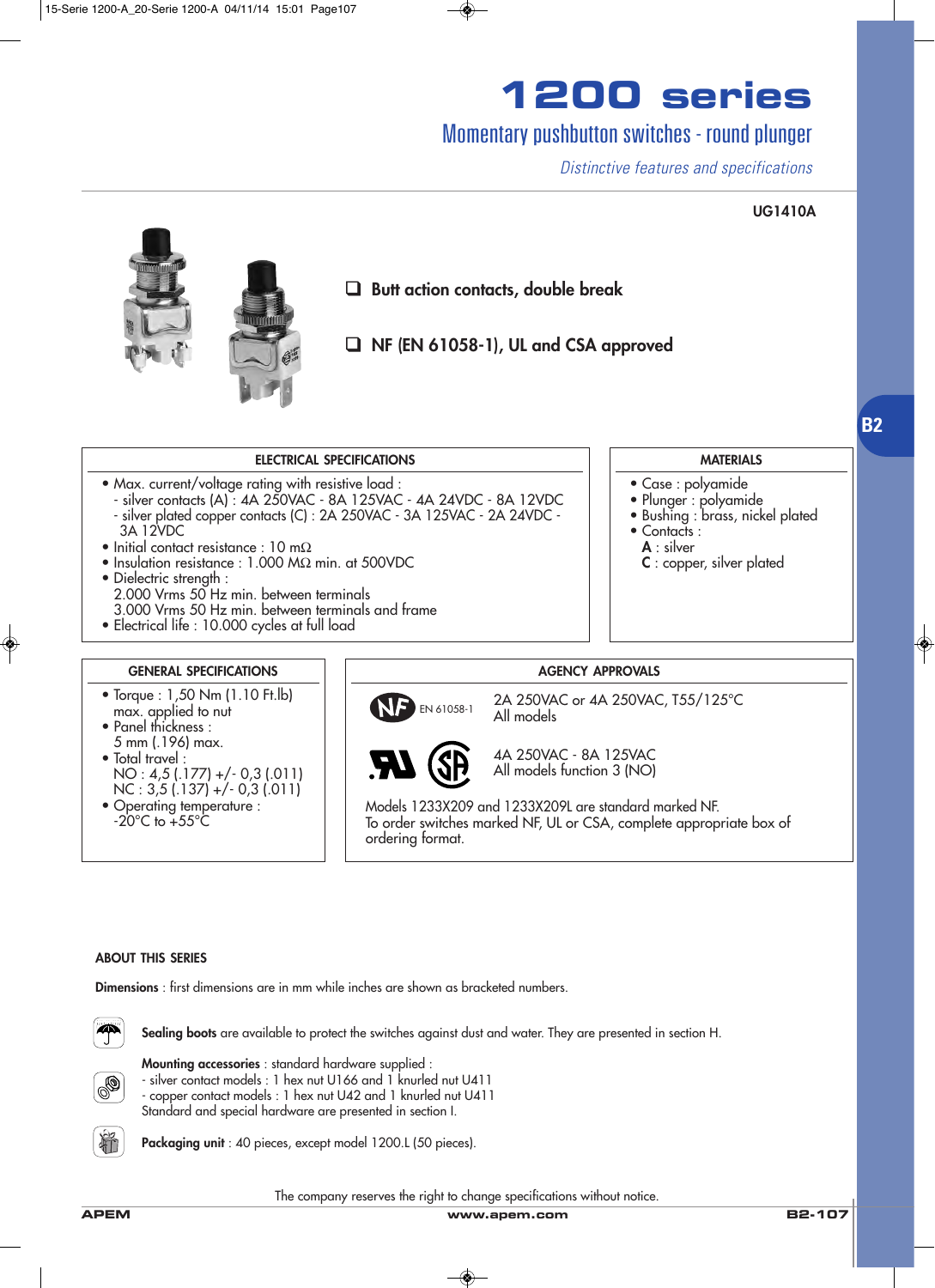## Momentary pushbutton switches - round plunger

*Solder lug/quick-connect terminals - screw terminals*



MODEL STRUCTURE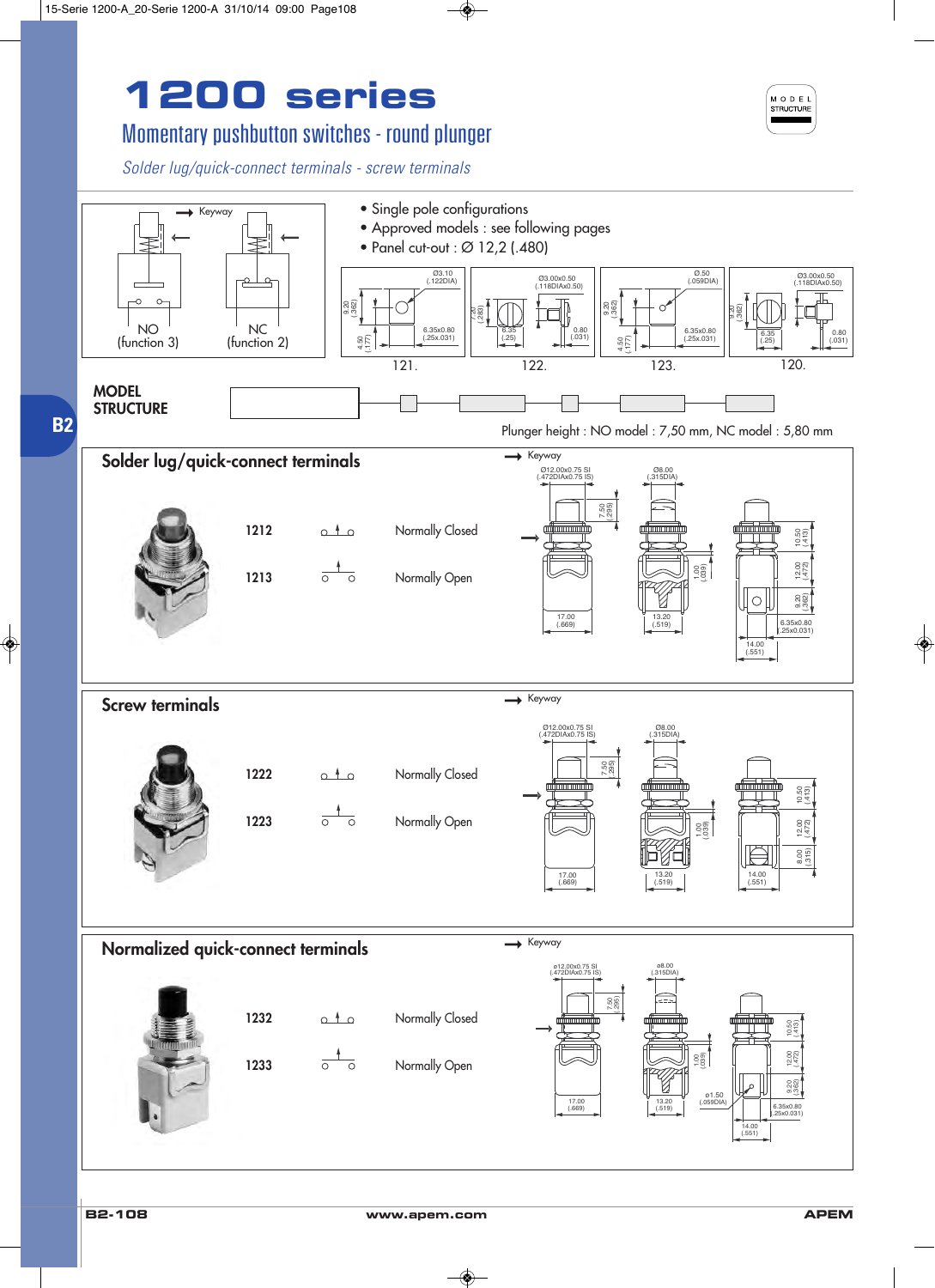

## Momentary pushbutton switches - round plunger

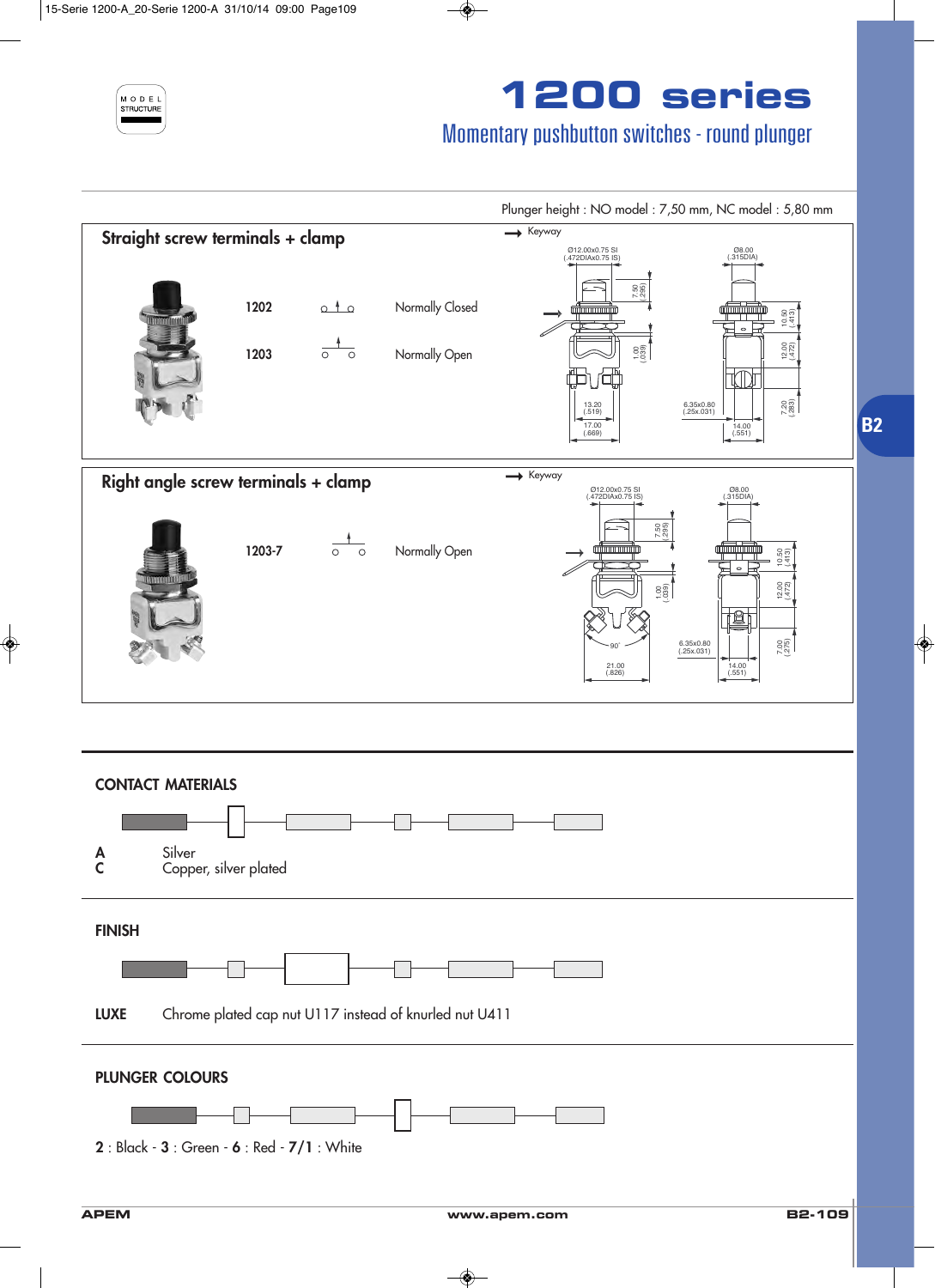## Momentary pushbutton switches - round plunger



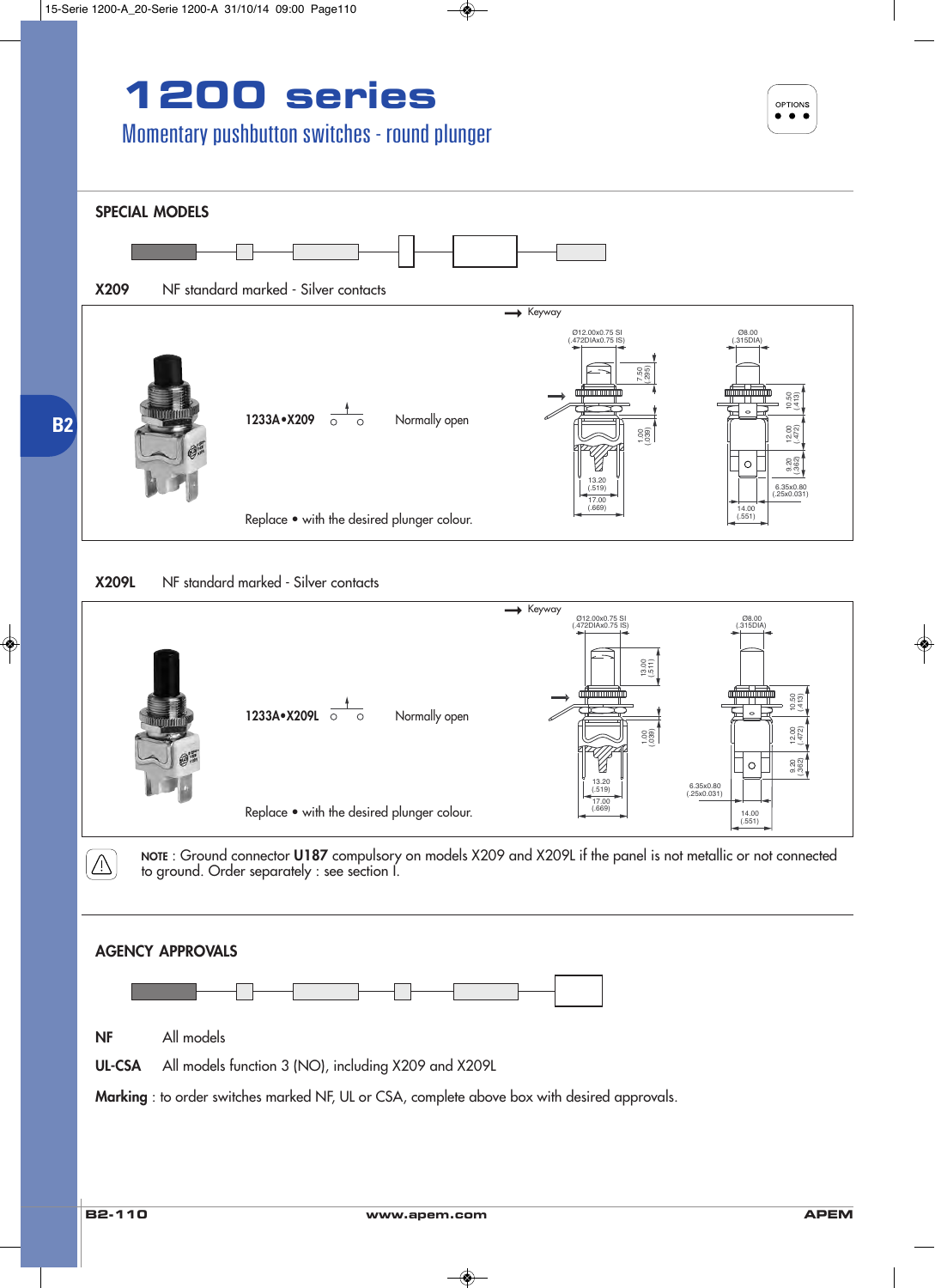# **1200M/MR series**

## Robust momentary pushbutton switches - metal plunger

*Distinctive features and specifications*

#### **UG1410A**



❑ **Butt action contacts, double break**

❑ **UL and CSA approved**

#### **ELECTRICAL SPECIFICATIONS**

- Max. current/voltage rating with resistive load : - silver contacts (A) : 4A 250VAC - 8A 125VAC - 4A 24VDC - 8A 12VDC
	- silver plated copper contacts (C) : 2A 250VAC 3A 125VAC 2A 14VDC 3A 12VDC
- Initial contact resistance : 10 mΩ max.
- Insulation resistance : 1.000 MΩ min. at 500VDC
- Dielectric strength : 2.000 Vrms 50 Hz min. between terminals 3.000 Vrms 50 Hz min. between terminals and frame
- Electrical life : 10.000 cycles at full load

## **MATERIALS**

• Plunger : top chrome plated brass on polyamide base • Bushing : brass, nickel plated • Cap nut : brass, chrome plated

• Case : polyamide

• Contacts : **A** : silver **C** : copper, silver plated

- **GENERAL SPECIFICATIONS**
- Torque : 1,50 Nm (1.10 Ft.lb) max. applied to nut
- Panel thickness : 4,5 mm (.177) max.
- Total travel :
	- NO : 4,5 mm (.177) +/- 0,3 (.011)
	- NC : 3,5 mm (.137) +/- 0,3 (.011)
- Operating temperature : -20°C to +55°C

#### **AGENCY APPROVALS**

**AT** 

4A 250VAC - 8A 125VAC

**Availability** : approved models are 1213A and 1203A (M or MR) (model 1223A is only UL approved).

**Marking** : to order switches marked UL or CSA, complete appropriate box of ordering format.

#### **ABOUT THIS SERIES**

**Dimensions** : first dimensions are in mm while inches are shown as bracketed numbers.



**Mounting accessories** : standard hardware supplied with all models : 1 hex nut U166 and 1 conic cap nut U1866-6. Special cap nut U1874 is presented on the following pages.

**Packaging unit** : 40 pieces

The company reserves the right to change specifications without notice.

**APEM www.apem.com B2-111**

**B2**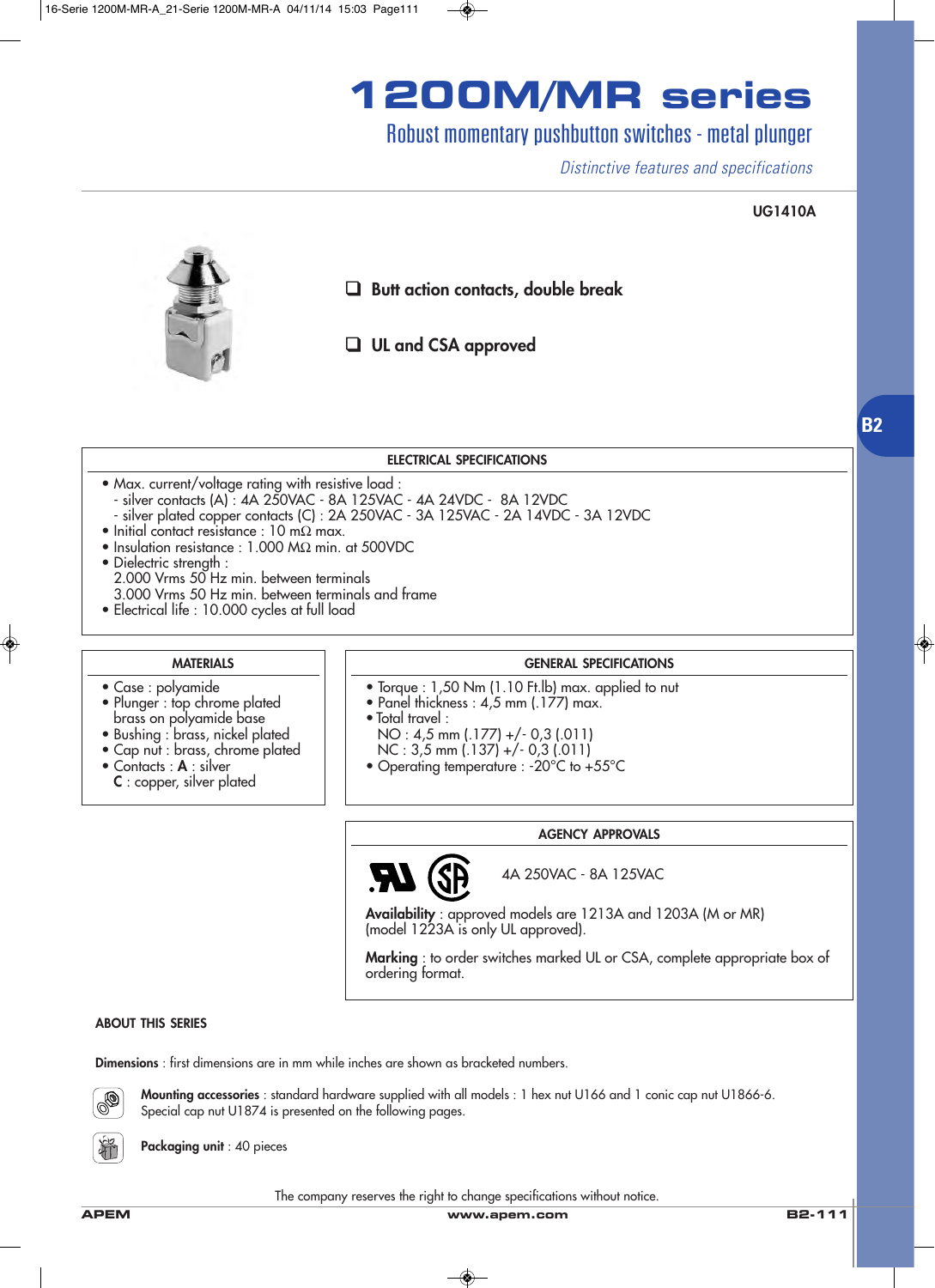# **1200M/MR series**



## Robust momentary pushbutton switches - metal plunger

*Solder lug/quick-connect terminals - screw terminals*

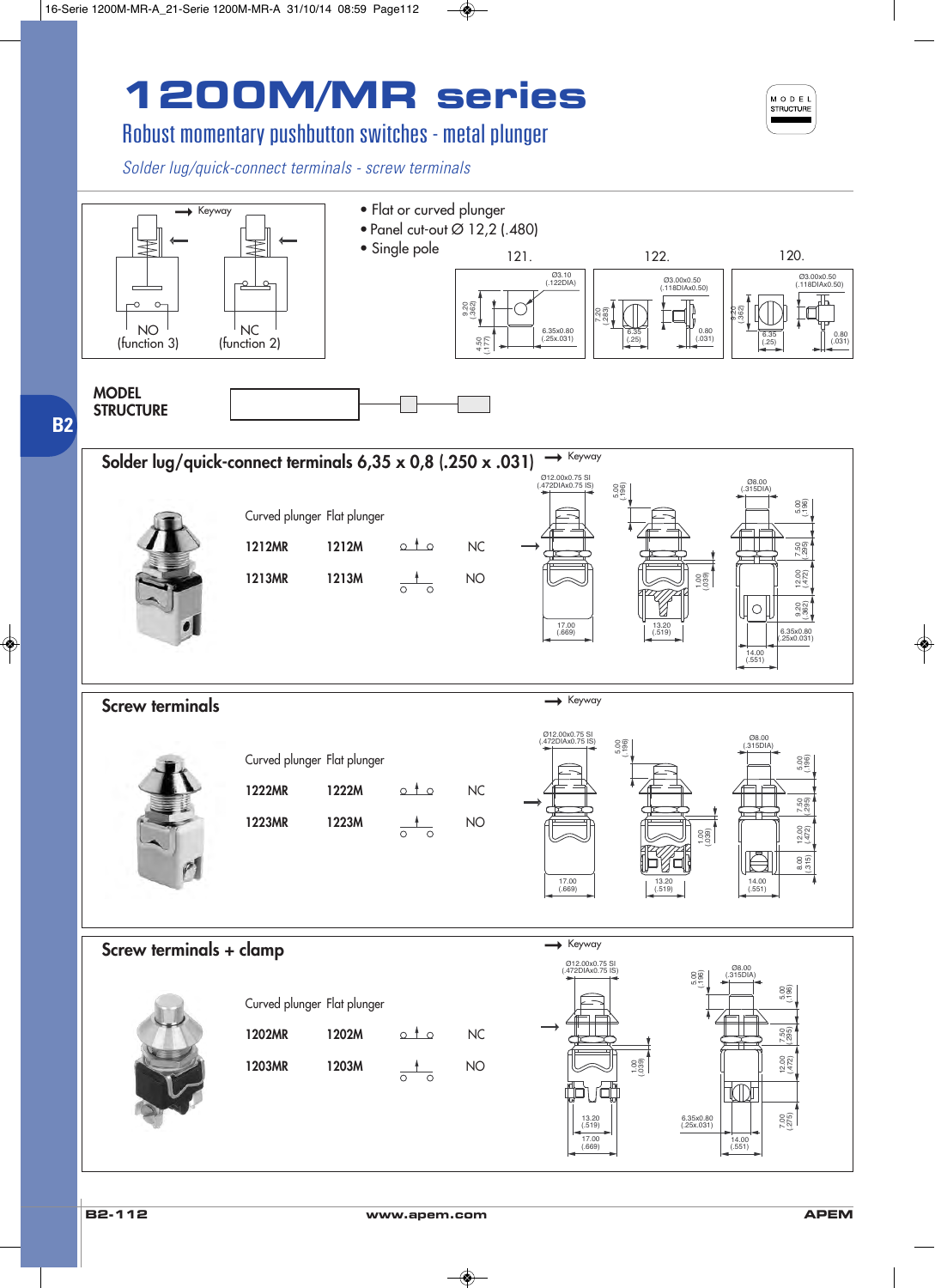

## **1200M/MR series**

## Robust momentary pushbutton switches - metal plunger





### **AGENCY APPROVALS**



**UL - CSA**

**Availability** : approved models are 1213A and 1203A (M or MR) - model 1223A is only UL approved.

**Marking** : to order switches marked UL or CSA, complete above box with desired approvals.

### **SPECIAL CAP NUT**

Chrome plated cap nut  $\varnothing$  16 (.629), flat and plain. Can be supplied instead of standard cap nut U1866-6. Order separately.